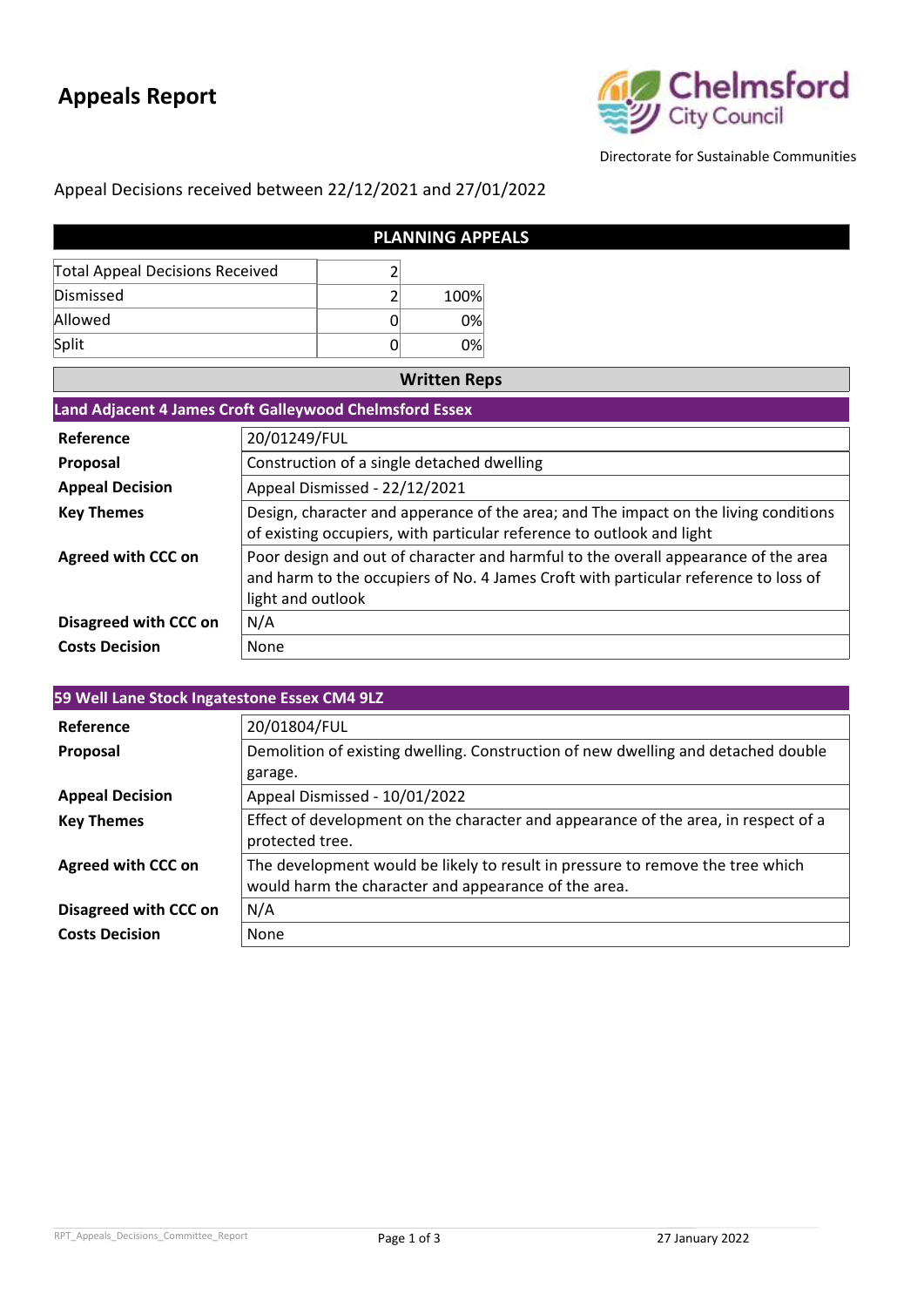## **ENFORCEMENT APPEALS**

| <b>Total Appeal Decisions Received</b> |      |
|----------------------------------------|------|
| Dismissed                              | 0%   |
| Allowed                                | 0%   |
| Split                                  | 100% |

## **Public Inquiry**

|                           | Brooklands 182 Main Road Broomfield Chelmsford Essex CM1 7AJ                                                                                                                                                                                                   |
|---------------------------|----------------------------------------------------------------------------------------------------------------------------------------------------------------------------------------------------------------------------------------------------------------|
| Reference                 | 18/00380/ENFB                                                                                                                                                                                                                                                  |
| Proposal                  | Without planning permission, the material change of use of the land as an operating<br>base for a landscape contractors business                                                                                                                               |
| <b>Appeal Decision</b>    | Appeal Split Decision - 17/01/2022                                                                                                                                                                                                                             |
| <b>Grounds of Appeal</b>  | - whether the landscape contractors yard has been in operation for ten years and was<br>in operation before 31 May 2009.- whether the steps to remedy the breach are<br>excessive - whether the three month time period for compliance would be<br>acceptable. |
| <b>Agreed with CCC on</b> | - Agreed that, on the balance of probabilities, the landscape contractors yard had not<br>been in operation ten years prior to the date of the notice. - agreed that the steps to<br>remedy the breach were acceptable.                                        |
| Disagreed with CCC on     | - Considered that the three month compliance period was too short. Extended it to<br>six months.                                                                                                                                                               |
| <b>Costs Decision</b>     | None                                                                                                                                                                                                                                                           |

| Brooklands 182 Main Road Broomfield Chelmsford Essex CM1 7AJ |                                                                                                                                                                                                                                                                                             |  |
|--------------------------------------------------------------|---------------------------------------------------------------------------------------------------------------------------------------------------------------------------------------------------------------------------------------------------------------------------------------------|--|
| Reference                                                    | 18/00380/ENFB                                                                                                                                                                                                                                                                               |  |
| <b>Proposal</b>                                              | Without planning permission, the material change of use of the land for storage that<br>are not for purposes incidental to the enjoyment of the dwellinghouse as such                                                                                                                       |  |
| <b>Appeal Decision</b>                                       | Appeal Split Decision - 17/01/2022                                                                                                                                                                                                                                                          |  |
| <b>Grounds of Appeal</b>                                     | - whether the storage is commercial storage or for the purposes incidental to the<br>enjoyment of the dwellinghouse. - whether a material change of use has occured. -<br>whether the works to remedy the breach are acceptable. - whether the time period<br>for compliance is acceptable. |  |
| <b>Agreed with CCC on</b>                                    |                                                                                                                                                                                                                                                                                             |  |
| Disagreed with CCC on                                        | - The Inspector considered that the storage is incidental to the enjoyment of the<br>dwellinghouse and not commercial.                                                                                                                                                                      |  |
| <b>Costs Decision</b>                                        | None                                                                                                                                                                                                                                                                                        |  |